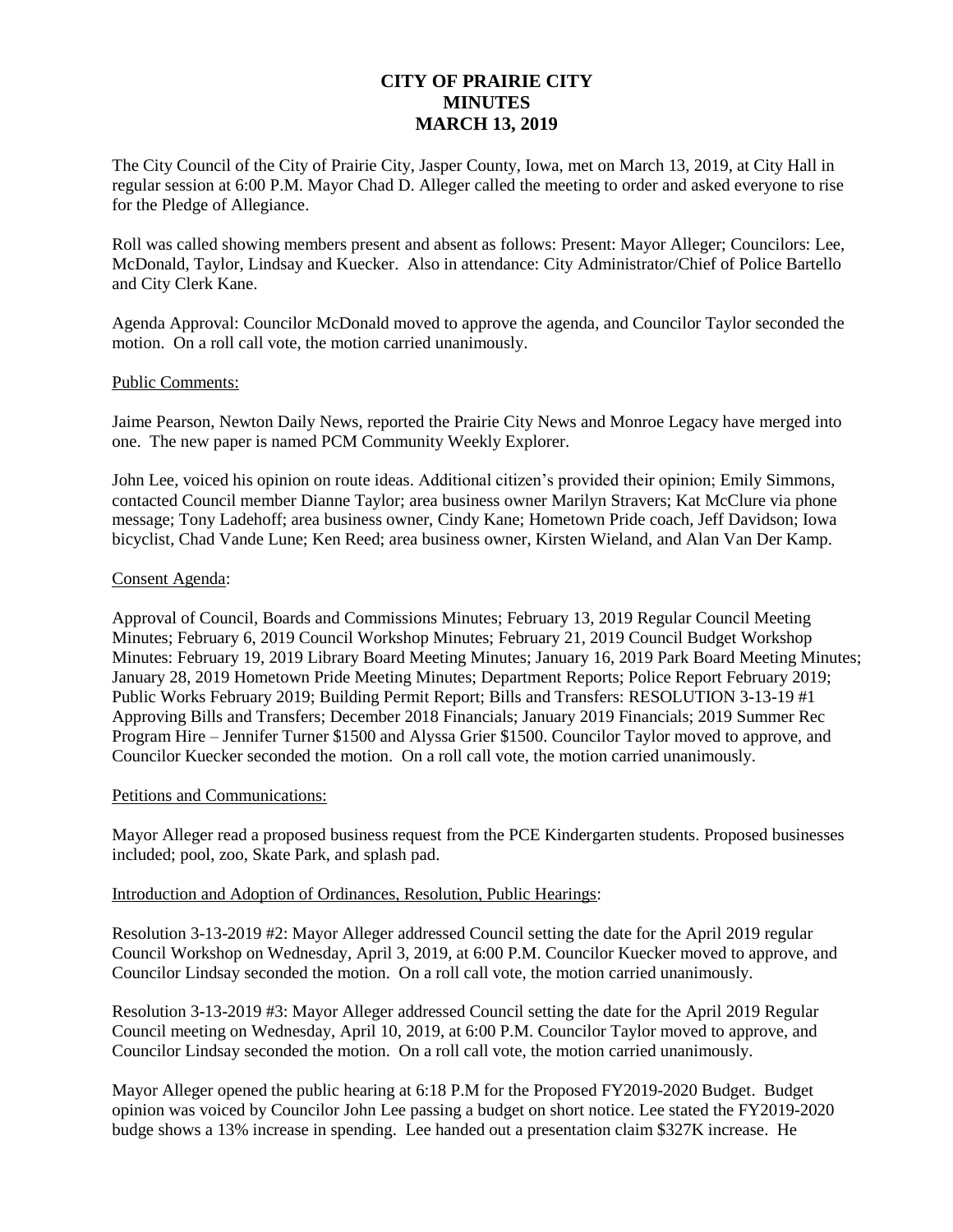### **MINUTES March 13, 2019 Page 2**

requested Council re-exam whole budget. City Clerk Cindy Kane disputed the claim of short notice, and the financial numbers Lee was provided to Councilmembers were not vetted. Kane said multiple budget workshops had been held. The FY2019-2020 is a good budget and reviewed with due process. Councilor Ann McDonald addressed Councilor Lee claim \$327K budget \$8k increase. Two workshops and Council three workshops were held over two months. The Public Hearing was closed at 6:48PM.

Resolution 3-13-2019#4 Accepting the FY2019-2020 Budget. Administrator/Chief of Police Joe Bartello stated it is possible the City will have large expense coming up for our water system. Bartello stated the FY2019-2020 Budget was a positive budget and felt the reduced levy rates and maintained rates for the citizens was a positive budget. Councilor Taylor moved to approve the FY2019-2020 Budget, and Councilor McDonald seconded the motion. On a roll call vote, the Council voted four (4) yes (McDonald, Lindsay, Taylor and Kuecker) and one (1) no (Lee).

Mayor Alleger opened the public hearing for economic development support to Prairie Heritage Development LLC. At 6:53 PM. No public input. The public hearing closed at 6:54 PM. Administrator/Chief of Police Bartello stated the project will be included as an Urban Renewal TIF district for 15 years. Approval for supporting the project: PCM School Board, Jasper County Board of Supervisors, and DMACC.

Ordinance NO. 364: Amending Section 22.20 pertaining to the appointments to the Library Board. The amendment will change the Library board to a five (5) person citizen board with a City Council Representative. Councilor Kuecker moved to approve, and Councilor Lindsay seconded the motion. On a roll call vote, the motion carried unanimously. Councilor Lindsay moved to waive the second and third readings, and Councilor Kuecker seconded the motion. On a roll call vote, the motion carried unanimously.

### Old Business:

Administrator/Chief of Police Bartello led the discussion on the FY 2019-2020 utility rates. Owen Gerard with PFM Financial Advisors, proposed adjusting the fourth tier of water and sewer rate billing structure to \$3.22 per 1000 gallons for water and \$5.18 per 1000 for sewer after 40,000 of use. Councilor McDonald moved to approve, and Councilor Taylor seconded the motion. On a roll call vote, the motion carried unanimously.

Snyder and Associates, Richard Voelker, provided a presentation on five options for the Red Rock Prairie trail route through Prairie City. The orange and green colored options were noted to be favorable. The orange option, north on West Street, east on Jefferson to Garden Park/downtown area, south on Marshall Street. The green option, provided by Councilor Lee, south off the trail to Second Street (old highway 163) east to Marshall Street north to the trail. After a lengthy discussion, Mayor Alleger requested modifications for the two favorable trail routes for additional review.

### New Business:

Water Purchases - Administrator/Chief of Police Bartello presented two purchases for Public Works. A new Sensus meter reader \$6,150 and new control panel for the Omni monitor that monitors the water treatment plant \$4,025. Councilor McDonald moved to approve, and Councilor Lindsay seconded the motion. On a roll call vote, the motion carried unanimously.

Annual Exam Discussion – City Clerk Kane provided Council with the detail from the Annual exam completed by Faller and Kinchloe. Administrator/Chief of Police Bartello and Kane provided Council with details on the exam. Councilor Taylor moved to approve, and Councilor McDonald seconded the motion. On a roll call vote, the motion carried unanimously.